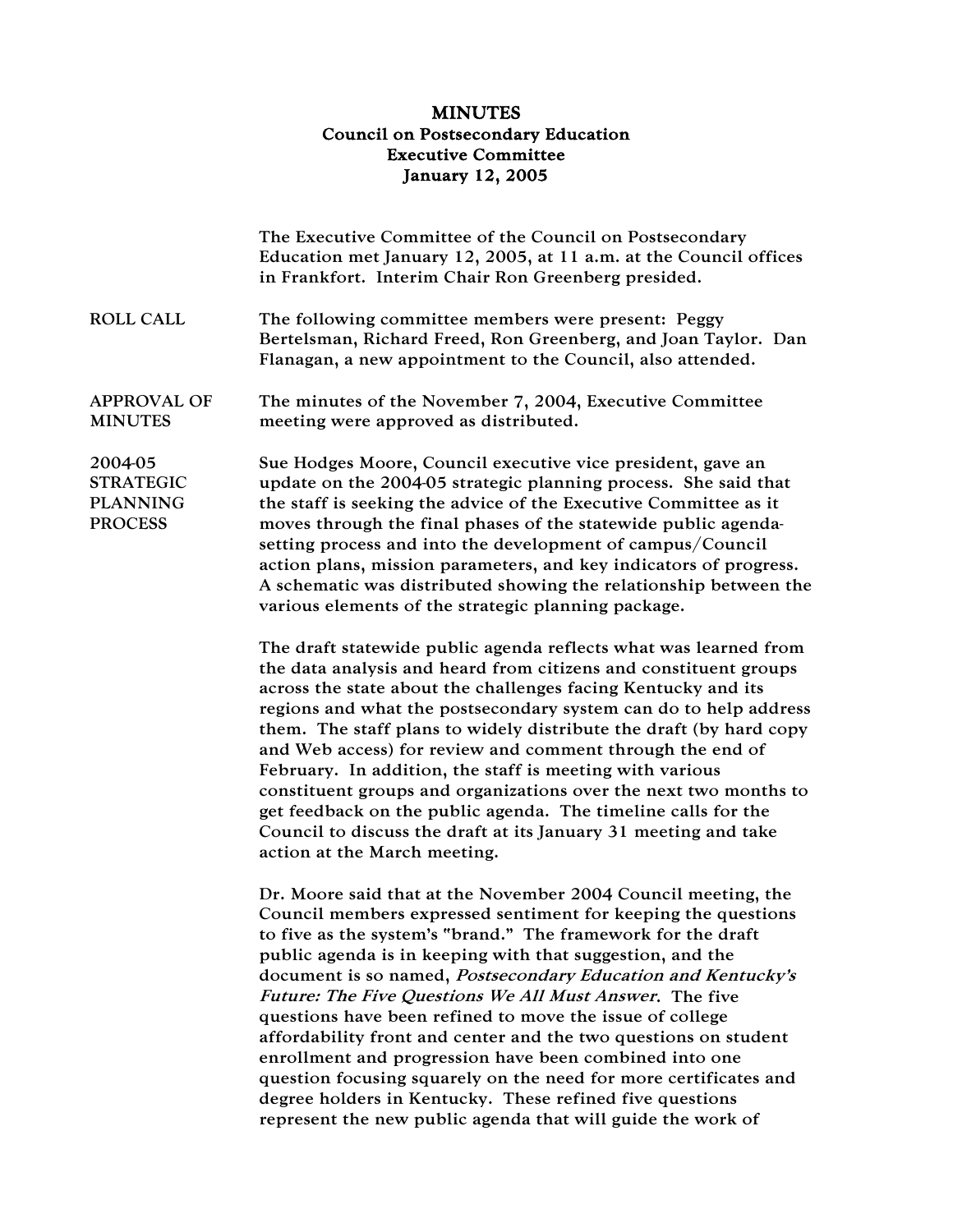Kentucky's postsecondary education system into the second half of this decade:

- 1. Are more Kentuckians ready for postsecondary education?
- 2. Is Kentucky postsecondary education affordable for its citizens?
- 3. Do more Kentuckians have certificates and degrees?
- 4. Are graduates prepared for life and work in Kentucky?
- 5. Are Kentucky's communities and economy benefiting?

Each of the public universities, the Kentucky Community and Technical College System, the Association of Independent Kentucky Colleges and Universities, and the Council (including Kentucky Adult Education and the Kentucky Virtual University and Library) will draft an action plan to be implemented over the next four years. These plans will respond to the five questions outlined in the public agenda, to specific regional issues, and to the goals of House Bill 1. Each campus action plan for the public institutions will include three components: 1) mission parameters – broad guidelines within which the institution's individual mission statement must fit, 2) priorities for action  $-$  the institution's highest priority initiatives and activities over the period 2005 to 2010, and 3) key indicators that monitor institutional progress in implementing the public agenda and HB 1 goals. The development of the action plans will commence once the Council approves guidelines in March.

Statewide key indicators will be a part of the public agenda. The Council staff will work with the institutions throughout the spring of 2005 to develop the systemwide indicators as well as a set of key indicators for each institution for 2005 through 2010. A number of indicators will be common across all institutions, such as enrollment, retention, and degrees awarded. Some indicators will apply only to institutions within a particular sector (research, comprehensive, KCTCS). Each institution will have an opportunity to select two or three additional indicators specific to its mission and HB 1 from a menu of options. These additional indicators will become part of the universe of key indicators the Council tracks. The calendar for developing the statewide indicators will go through May and the institutional indicators will go through July. The goal-setting process for each indicator will take place after July.

The Council staff will visit each campus during January, February, and March for discussions with the president and others about the development of the campus action plans. The timeline calls for Council approval of the entire set of action plans in July. Between March and July, the Council will develop its action plan with the assistance of the staff.

Mr. Greenberg asked staff to request copies of the minutes of institutional board meetings to ensure that active internal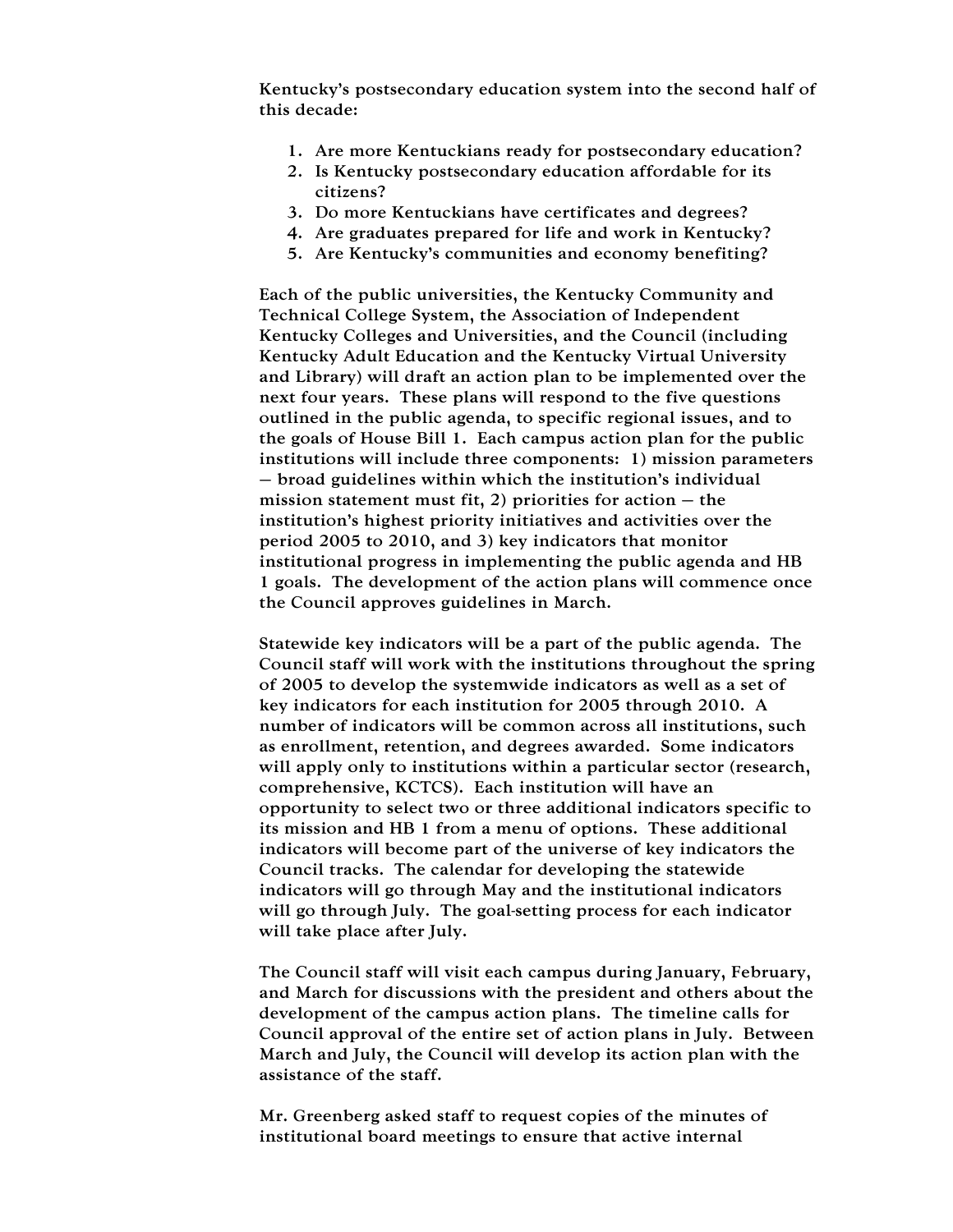discussions are taking place regarding the development of the campus action plans. Dr. Moore said that these conversations should begin with the release of the public agenda in March and when guidelines are set, also in March, for the development of mission parameters. Substantive conversations also would take place this summer when the institutions are reviewing their respective mission statements.

COMPREHENSIVE FUNDING **REVIEW** PROGRESS REPORT Dr. Layzell said that the staff is seeking advice from the Executive Committee on two recommendations it will take to the Council for consideration at the January 31 meeting: 1) preliminary benchmark selection model and 2) funding distribution methodology. The staff also will ask the Council to reaffirm the 2004-06 budget recommendation approved in November 2003.

> Sandy Woodley, Council vice president for finance, reviewed the timeline outlining the action and discussion items that will be taken to the Council leading up to consideration of the 2006-08 budget recommendations in November 2005.

Since 1999 a benchmark model has been the basis for determining adequate base funding for the institutions. The staff recommends that this model be retained but improved to facilitate greater institutional mission differentiation. Each institution will have 19 peer institutions on its funding list. During the next two months, the Council staff will continue a process of model testing to determine if any additional revisions are needed. If necessary, the staff will present minor model revisions to the Council in March. Institutions will be given the opportunity to request and publicly justify substitutions within certain predetermined criteria regarding similarity constraints. All requests for substitutions will be discussed in an open hearing prior to the Council's final approval of benchmarks in May. The process of benchmark selection will be repeated every four years.

The Council first approved the Funding Distribution Methodology in November 2003 to address uncertainty regarding the distribution of funds when less than the Council's full recommended funding is available or when budget reductions are necessary. Several issues promoted a review of the methodology. The Council will consider the proposal that addresses these issues in March. If approved in March, the Council staff will recommend that the methodology be effective immediately.

Mr. Greenberg suggested that the Council consider adopting this model for the next four years and, at the same time, begin a parallel exploration of a new funding model. Then the Council would be better prepared to make better use of funds four or five years down the road.

Lee Nimocks with the Council staff reported on the 2005 legislative session. She said that former Council member Ken Winters was chosen chair of the Senate Education Committee. She

2005 LEGISLATIVE **SESSION**